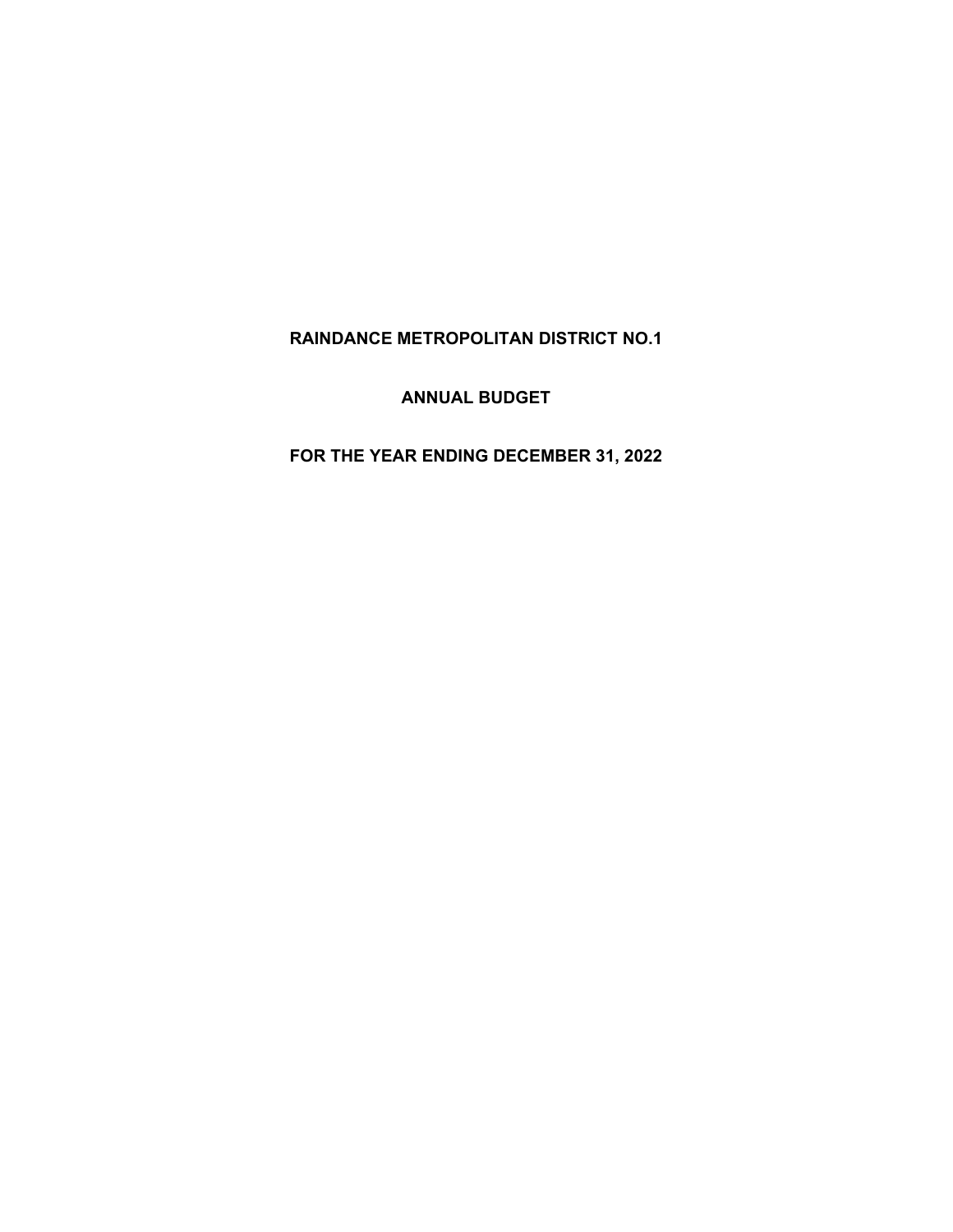#### **RAINDANCE METROPOLITAN DISTRICT NO. 1 SUMMARY 2022 BUDGET WITH 2020 ACTUAL AND 2021 ESTIMATED For the Years Ended and Ending December 31,**

 $\blacksquare$ 

1/31/22

|                                      |    | <b>ACTUAL</b><br>2020 | <b>ESTIMATED</b><br>2021 | <b>BUDGET</b><br>2022    |
|--------------------------------------|----|-----------------------|--------------------------|--------------------------|
|                                      | \$ |                       |                          |                          |
| <b>BEGINNING FUND BALANCES</b>       |    | 737,760               | 9,598,406<br>\$          | \$14,992,396             |
| <b>REVENUES</b>                      |    |                       |                          |                          |
| Property taxes                       |    | 3,293,757             | 3,551,953                | 1,359,272                |
| Specific ownership taxes             |    | 162,989               | 174,126                  | 67,964                   |
| Developer contribution - pool        |    |                       | 251,865                  | 273,400                  |
| Developer contribution- events       |    |                       |                          | 150,000                  |
| Pool admissions                      |    |                       | 85,000                   | 85,000                   |
| Stop curb repair revenue             |    | 50,050                | 65,000                   | 60,000                   |
| Other revenue                        |    | 66,739                | 191,010                  | 100,000                  |
| Interest income                      |    | 118,256               | 27,695                   | 11,000                   |
| Transfers from District No. 2        |    | 19,198,590            | 53,030                   | 53,551                   |
| Transfers from District No. 3        |    | 52,170                | 52,827                   | 53,306                   |
| Transfers from District No. 4        |    | 5,391                 | 15,221                   | 16,043                   |
| Capital fees                         |    | 375,000               | 840,000                  | 310,000                  |
| Water meter fees                     |    | 1,022,500             | 3,047,500                | 805,000                  |
| Water service fees                   |    | 200,073               | 524,000                  | 530,000                  |
| Developer advance - overhead         |    | 250,000               | 233,400                  | 260,000                  |
| Developer advance - golf course      |    |                       | 7,516,243                | 6,500,000                |
| Developer advance - capital          |    | 26,891,474            |                          |                          |
| PIF - golf lot premiums              |    |                       | 11,562,000               | 11,000,000<br>15,000,000 |
| Reimbursements - 7th Street Bridge   |    |                       | 1,600,000                |                          |
| Reimbursements - Town of Windsor     |    |                       |                          |                          |
| Bond issuance - Series 2020          |    |                       | 914,892                  |                          |
|                                      |    | 24,315,000            |                          |                          |
| Total revenues                       |    | 76,001,989            | 30,705,762               | 36,634,536               |
|                                      |    |                       |                          |                          |
| TRANSFERS IN                         |    | 127,167               |                          |                          |
| Total funds available                |    | 76,866,916            | 40,304,168               | 51,626,932               |
|                                      |    |                       |                          |                          |
| <b>EXPENDITURES</b>                  |    |                       |                          |                          |
| General and administrative           |    | 512,354               | 772,597                  | 991,450                  |
| Operations and maintenance           |    | 579,796               | 916,803                  | 1,275,000                |
| Pool and clubhouse                   |    | 251,867<br>18,445,108 | 360,600                  | 447,550                  |
| Enterprise fund                      |    |                       | 4,730,600                | 3,659,775                |
| Capital projects                     |    | 47,352,218            | 18,531,172               | 24,000,000               |
| Total expenditures                   |    | 67.141.343            | 25,311,772               | 30,373,775               |
| <b>TRANSFERS OUT</b>                 |    |                       |                          |                          |
|                                      |    | 127,167               |                          |                          |
| Total expenditures and transfers out |    |                       |                          |                          |
| requiring appropriation              |    | 67,268,510            | 25,311,772               | 30, 373, 775             |
| <b>ENDING FUND BALANCES</b>          | S  | 9,598,406             | \$14,992,396             | \$21,253,157             |
|                                      |    |                       |                          |                          |
| <b>EMERGENCY RESERVE</b>             | \$ | 113,600               | 181,400<br>\$            | \$<br>67,000             |
| DEBT RESERVE FUND                    |    |                       | 2,289,792                | 2,289,792                |
| <b>TOTAL RESERVE</b>                 | \$ | 113,600               | \$<br>2,471,192          | \$2,356,792              |
|                                      |    |                       |                          |                          |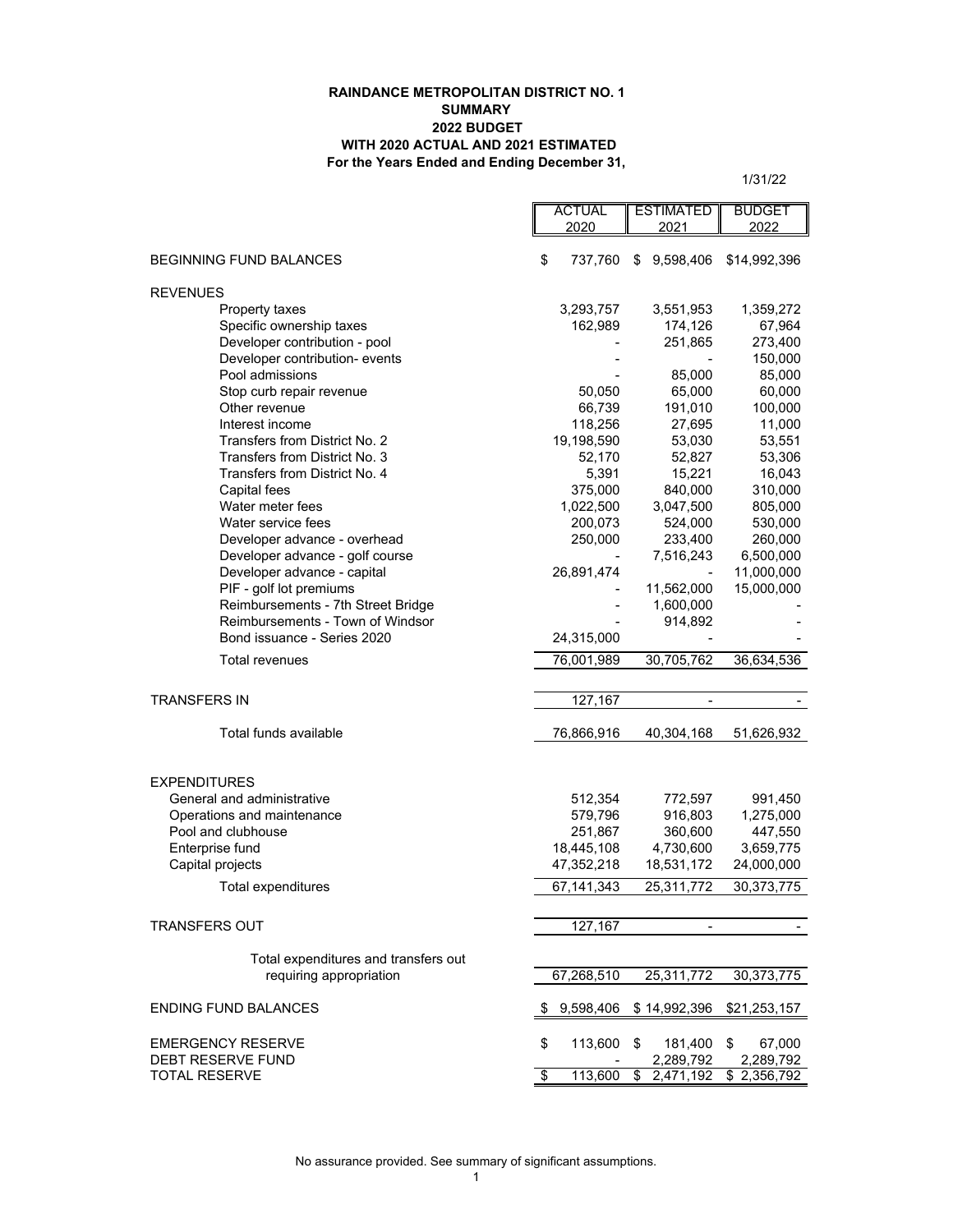## **RAINDANCE METROPOLITAN DISTRICT NO. 1 PROPERTY TAX SUMMARY INFORMATION 2022 BUDGET WITH 2020 ACTUAL AND 2021 ESTIMATED For the Years Ended and Ending December 31,**

1/31/22

|                                 | <b>ACTUAL</b>   |    | <b>ESTIMATED</b> | <b>BUDGET</b>   |
|---------------------------------|-----------------|----|------------------|-----------------|
|                                 | 2020            |    | 2021             | 2022            |
| ASSESSED VALUATION              |                 |    |                  |                 |
| Agricultural                    | \$<br>5,330     | \$ | 5,440            | \$              |
| State assessed                  | 10,390          |    | 11,580           | 13,210          |
| Vacant land                     |                 |    | 3,230            | 4,460           |
| Commercial                      |                 |    | 75,400           | 475,850         |
| Oil and gas                     | 88,031,340      |    | 89,201,920       | 34,359,600      |
|                                 | 88,047,060      |    | 89,297,570       | 34,853,120      |
| Adjustments                     |                 |    |                  |                 |
| <b>Certified Assessed Value</b> | \$88,047,060    |    | \$89,297,570     | \$34,853,120    |
| <b>MILL LEVY</b><br>General     | 39.000          |    | 39.000           | 39.000          |
| Total mill levy                 | 39.000          |    | 39.000           | 39.000          |
|                                 |                 |    |                  |                 |
| <b>PROPERTY TAXES</b>           |                 |    |                  |                 |
| General                         | \$<br>3,433,835 | \$ | 3,482,605        | \$<br>1,359,272 |
| Levied property taxes           | 3,433,835       |    | 3,482,605        | 1,359,272       |
| Adjustments to actual/rounding  | (140, 078)      |    | 69,474           |                 |
| Refunds and abatements          |                 |    | (126)            |                 |
| <b>Budgeted property taxes</b>  | \$3,293,757     | \$ | 3,551,953        | \$<br>1,359,272 |
| <b>BUDGETED PROPERTY TAXES</b>  |                 |    |                  |                 |
| General                         | 3,293,757       | S  | 3,551,953        | \$<br>1,359,272 |
|                                 | \$3,293,757     | \$ | 3,551,953        | \$<br>1,359,272 |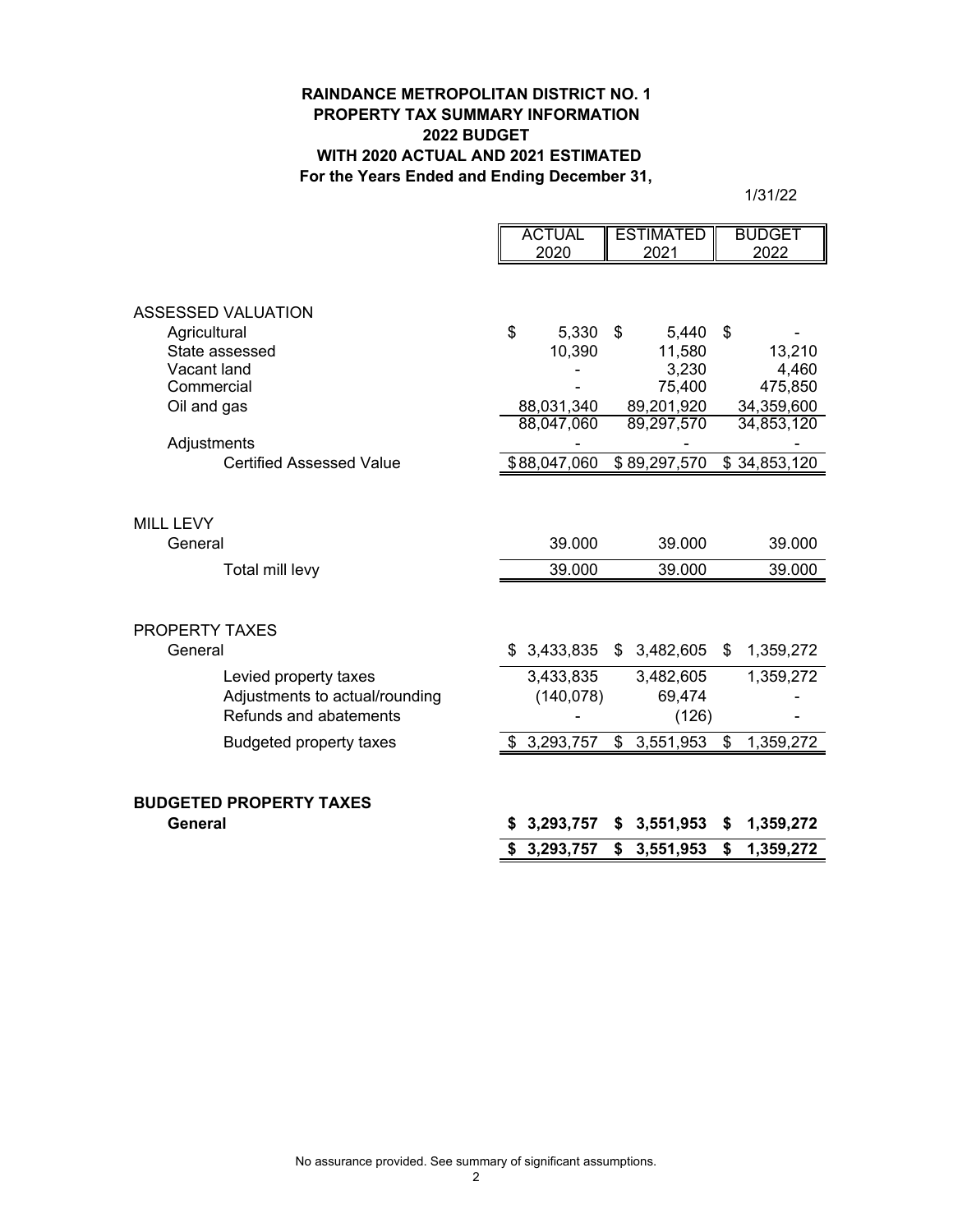# **For the Years Ended and Ending December 31, RAINDANCE METROPOLITAN DISTRICT NO. 1 GENERAL FUND 2022 BUDGET WITH 2020 ACTUAL AND 2021 ESTIMATED**

1/31/22

|                                                                 | <b>ACTUAL</b><br>2020 | <b>ESTIMATED</b><br>2021            | <b>BUDGET</b><br>2022 |
|-----------------------------------------------------------------|-----------------------|-------------------------------------|-----------------------|
| <b>BEGINNING FUND BALANCE</b>                                   | \$<br>737,760         | \$3,219,482                         | \$4,876,472           |
| <b>REVENUES</b>                                                 |                       |                                     |                       |
| Property taxes                                                  | 3,293,757             | 3,551,953                           | 1,359,272             |
| Specific ownership taxes                                        | 162,989               | 174,126                             | 67,964                |
| Stop curb repair revenue                                        | 50,050                | 65,000                              | 60,000                |
| Pool admissions                                                 |                       | 85,000                              | 85,000                |
| Other revenue                                                   | 66,739                | 191,010                             | 100,000               |
| Interest income                                                 | 107,258               | 6,995                               |                       |
| Developer advance - overhead                                    | 166,667               | 60,000                              | 60,000                |
| Developer contribution - pool                                   |                       | 251,865                             | 273,400               |
| Developer contribution- events                                  |                       | ÷                                   | 150,000               |
| Reimbursements - 7th Street Bridge                              |                       | 1,600,000                           |                       |
| Transfers from District No. 2                                   | 47,885                | 53,030                              | 53,551                |
| Transfers from District No. 3                                   | 52,170                | 52,790                              | 53,306                |
| Transfers from District No. 4                                   | 5,391                 | 15,221                              | 16,043                |
| Total revenues                                                  | 3,952,906             | 6,106,990                           | 2,278,536             |
| <b>TRANSFERS IN</b><br>Transfers from other funds               |                       | ÷<br>$\overline{\phantom{a}}$       | ٠                     |
|                                                                 |                       |                                     |                       |
| Total funds available<br><b>EXPENDITURES</b>                    | 4,690,666             | 9,326,472                           | 7,155,008             |
|                                                                 |                       |                                     |                       |
| General and administrative                                      | 102,252               | 150,000                             | 165,000               |
| Accounting<br>Staffing                                          |                       | 126,800<br>$\overline{\phantom{a}}$ | 313,300               |
| Management fee                                                  |                       | 36,000                              | 36,000                |
| Asset administration                                            |                       | 10,000                              | 10,000                |
| Audit                                                           | 13,800                | 14,200                              | 15,000                |
| Consulting and studies                                          | 35,884                | 42,000                              | 30,000                |
| County Treasurer's fee                                          | 51,015                | 53,279                              | 20,390                |
| Dues and licenses                                               | 3,025                 | 2,057                               | 2,000                 |
| Engineering - cost certification                                |                       | 10,000                              | 10,000                |
| Election expense                                                |                       | ÷,                                  | 20,000                |
| Insurance                                                       | 23,036                | 48,610                              | 50,000                |
| Legal services                                                  | 108,528               | 100,700                             | 100,000               |
| Miscellaneous                                                   | 8,147                 | 9,200                               | 10,000                |
| Office supplies                                                 |                       | 5,000                               | 5,000                 |
| Office overhead                                                 |                       | ÷,<br>60,000                        | 60,000                |
| Rent                                                            |                       | 24,000                              | 24,000                |
| Repay Developer advance                                         | 166,667               | 60,000                              | 60,000                |
| Contingency<br>Operation and maintenance                        |                       | 20,751                              | 60,760                |
| District events                                                 | 62,602                | 280,000                             | 250,000               |
| District water usage                                            |                       | 118,503                             | 150,000               |
| Equipment acquisition                                           | 25,870                | 18,000                              | 225,000               |
| Equipment repairs and maintenance                               | 18,045                | 35,800                              | 12,500                |
| Landscaping                                                     | 77,239                | 164,300                             | 350,000               |
| Lifestyle director fee                                          | 67,039                |                                     |                       |
| Raindance farms                                                 |                       | 5,000                               | 30,000                |
| Snow removal                                                    | 21,749                | 56,000                              | 60,000                |
| Stop curb repair                                                | 26,250                | 49,000                              | 32,500                |
| Utility locates                                                 | 33,158                | 104,200                             | 90,000                |
| Utilities                                                       | 81,177                | 86,000                              | 75,000                |
| Water system/field manager                                      | 166,667               |                                     |                       |
| Pool and clubhouse                                              |                       |                                     |                       |
| Pool management fees                                            | 199,020               | 200,000                             | 265,000               |
| Pool supplies                                                   | 22,214                | 47,900                              | 50,000                |
| Pool water usage                                                | 6,005                 | 14,400                              | 15,000                |
| Pool gas and electricity                                        | 10,202                | 23,000                              | 21,000                |
| Pool telephone services                                         | 141                   | 1,300                               | 1,300                 |
| Pool internet                                                   | 1,398                 | 1,600                               | 1,600                 |
| Pool insurance                                                  | 8,755                 | 9,200                               | 9,200                 |
| Pool trash and recycle                                          | 1,046                 | 1,100                               | 1,250                 |
| Pool repair and maintenance<br>Pool security                    |                       | 25,700<br>26,300                    | 25,000<br>50,000      |
| Pool cleaning services                                          |                       | 4,200                               | 4,200                 |
| Pool miscellaneous                                              | 3,086                 | 5,900                               | 4,000                 |
| Capital Outlay                                                  |                       |                                     |                       |
| 7th Street Bridge                                               |                       | 2,400,000                           |                       |
| Total expenditures                                              | 1,344,017             | 4,450,000                           | 2.714.000             |
|                                                                 |                       |                                     |                       |
| <b>TRANSFERS OUT</b>                                            |                       |                                     |                       |
| Transfers to other fund                                         | 127,167               | ä,                                  |                       |
|                                                                 |                       |                                     |                       |
| Total expenditures and transfers out<br>requiring appropriation | 1,471,184             | 4,450,000                           | 2,714,000             |
|                                                                 |                       |                                     |                       |
| <b>ENDING FUND BALANCE</b>                                      | \$3,219,482           | \$4,876,472                         | \$4,441,008           |
| <b>EMERGENCY RESERVE</b>                                        | \$<br>113,600         | \$<br>181,400                       | 67,000<br>\$          |

No assurance provided. See summary of significant assumptions.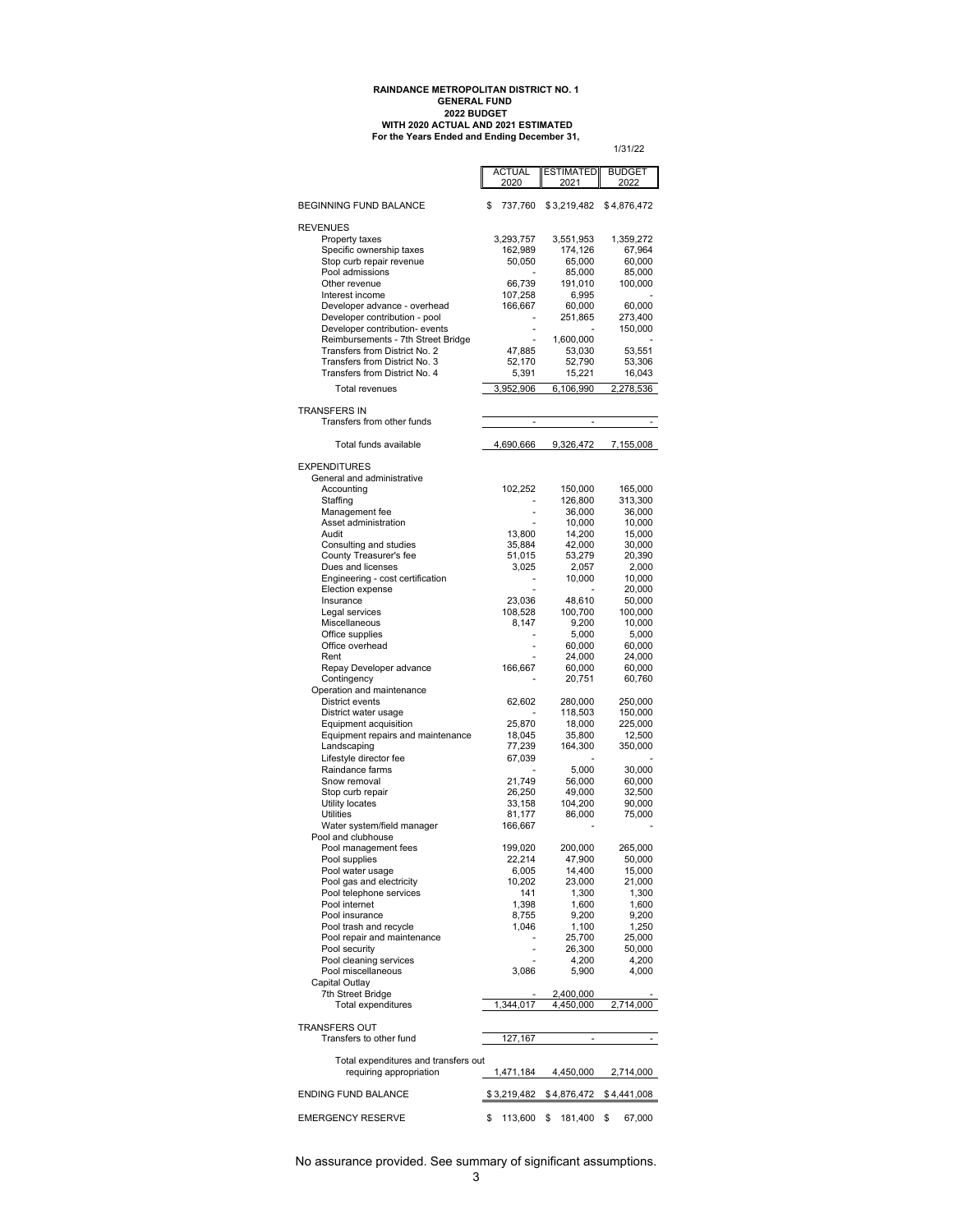## **RAINDANCE METROPOLITAN DISTRICT NO. 1 CAPITAL PROJECTS FUND 2022 BUDGET WITH 2020 ACTUAL AND 2021 ESTIMATED For the Years Ended and Ending December 31,**

1/31/22

|                                      | <b>ACTUAL</b> | <b>ESTIMATED</b>           | <b>BUDGET</b> |            |
|--------------------------------------|---------------|----------------------------|---------------|------------|
|                                      | 2020          | 2021                       | 2022          |            |
| <b>BEGINNING FUND BALANCE</b>        | \$            | $$$ (1,310,039) \$         |               | 2,551,961  |
| <b>REVENUES</b>                      |               |                            |               |            |
| Developer advance - capital          | 26,891,474    |                            |               | 11,000,000 |
| Developer advance - golf course      |               | 7,516,243                  |               | 6,500,000  |
| PIF - golf lot premiums              |               | 11,562,000                 |               | 15,000,000 |
| Reimbursements - Town of Windsor     |               | 914,892                    |               |            |
| Transfers from District No. 2        | 19,150,705    |                            |               |            |
| Transfers from District No. 3        |               | 37                         |               |            |
| <b>Total revenues</b>                | 46,042,179    | 19,993,172                 |               | 32,500,000 |
| Total funds available                | 46,042,179    | 18,683,133                 |               | 35,051,961 |
| <b>EXPENDITURES</b>                  |               |                            |               |            |
| <b>Capital Outlay</b>                |               |                            |               |            |
| Repay Developer advance              | 19,150,705    | 7,516,280                  |               | 6,500,000  |
| Sewer reimbursement                  |               | 914,892                    |               |            |
| Capital outlay- public improvements  | 26,891,474    |                            |               | 11,000,000 |
| <b>Golf Course</b>                   | 1,310,039     | 7,700,000                  |               | 6,500,000  |
|                                      |               |                            |               |            |
| Total expenditures                   | 47,352,218    | 16, 131, 172               |               | 24,000,000 |
| <b>TRANSFERS OUT</b>                 |               |                            |               |            |
| Transfer to other funds              |               |                            |               |            |
| Total expenditures and transfers out |               |                            |               |            |
| requiring appropriation              | 47,352,218    | 16, 131, 172               |               | 24,000,000 |
|                                      |               |                            |               |            |
| <b>ENDING FUND BALANCE</b>           | \$            | $(1,310,039)$ \$ 2,551,961 | \$            | 11,051,961 |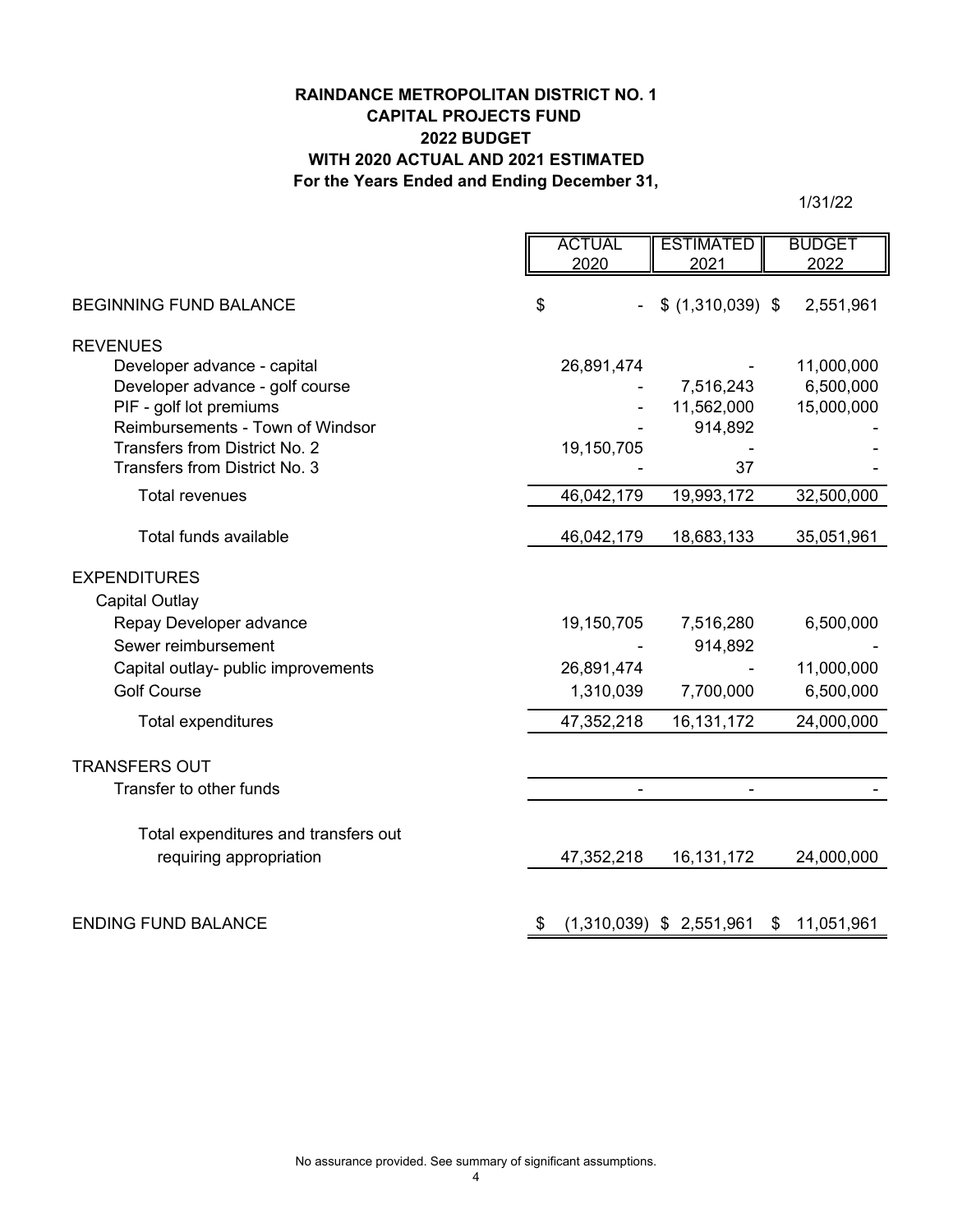#### **RAINDANCE METROPOLITAN DISTRICT NO. 1 ENTERPRISE FUND 2022 BUDGET WITH 2020 ACTUAL AND 2021 ESTIMATED For the Years Ended and Ending December 31,**

1/31/22

| 2020<br>2021<br>2022<br>\$<br><b>BEGINNING FUNDS AVAILABLE</b><br>\$7,688,963<br>\$7,563,963<br><b>REVENUES</b><br>Bond issuance - Series 2020<br>24,315,000<br>310,000<br>Capital fees<br>375,000<br>840,000<br>Developer advance - overhead<br>83,333<br>173,400<br>200,000<br>Interest income<br>10,998<br>20,700<br>11,000<br>Water meter fees<br>1,022,500<br>3,047,500<br>805,000<br>Water service fees<br>200,073<br>524,000<br>530,000<br>Total revenues<br>26,006,904<br>4,605,600<br>1,856,000<br><b>TRANSFERS IN</b><br>Transfers from other funds<br>127,167<br>$\overline{\phantom{a}}$<br>Total funds available<br>26,134,071<br>12,294,563<br>9,419,963<br><b>EXPENDITURES</b><br>General and administrative<br>Administration - billing<br>13,900<br>40,000<br>190,316<br>290,100<br>Consulting and studies<br>200,000<br>Legal services<br>88,743<br>84,100<br>80,000<br>Operations and maintenance<br>Repairs and maintenance<br>18,124<br>45,000<br>24,000<br>Electricity and gas<br>120,000<br>Water purchase<br>44,410<br>Water meters and installation<br>713,014<br>1,950,400<br>805,000<br>Miscellaneous<br>109<br><b>Other Water Operating Expenses</b><br>Scada<br>25,000<br>20,000<br>Delivery and ditch expenses<br>15,000<br>15,000<br>Water system manager and field staff<br>83,333<br>173,400<br>200,000<br>Tools and equipment<br>10,200<br>24,000<br>Equipment acquisition<br>8,762<br>88,325<br>60,000<br>Contingency<br>Capital<br>Repay Developer advance<br>83,333<br>173,400<br>200,000<br>Capital outlay<br>15,883,060<br>600,000<br>600,000<br><b>Debt Service</b><br>Bond interest - Series 2020<br>403,450<br>1,262,975<br>1,262,975<br>Cost of issuance<br>927,504<br>Paying agent fee<br>950<br>3,800<br>3,800<br>Total expenditures<br>18,445,108<br>4,730,600<br>3,659,775<br>Total expenditures and transfers out<br>requiring appropriation<br>18,445,108<br>4,730,600<br>3,659,775<br><b>ENDING FUNDS AVAILABLE</b><br>7,688,963<br>\$7,563,963<br>\$5,760,188<br><b>DEBT RESERVE FUND</b><br>\$2,289,792<br>\$2,289,792<br>\$<br>\$<br><b>TOTAL RESERVE</b><br>\$2,289,792<br>\$2,289,792 | <b>ACTUAL</b> |                  |               |
|----------------------------------------------------------------------------------------------------------------------------------------------------------------------------------------------------------------------------------------------------------------------------------------------------------------------------------------------------------------------------------------------------------------------------------------------------------------------------------------------------------------------------------------------------------------------------------------------------------------------------------------------------------------------------------------------------------------------------------------------------------------------------------------------------------------------------------------------------------------------------------------------------------------------------------------------------------------------------------------------------------------------------------------------------------------------------------------------------------------------------------------------------------------------------------------------------------------------------------------------------------------------------------------------------------------------------------------------------------------------------------------------------------------------------------------------------------------------------------------------------------------------------------------------------------------------------------------------------------------------------------------------------------------------------------------------------------------------------------------------------------------------------------------------------------------------------------------------------------------------------------------------------------------------------------------------------------------------------------------------------------------------------------------------------------------------------------------------------------------------------------------------|---------------|------------------|---------------|
|                                                                                                                                                                                                                                                                                                                                                                                                                                                                                                                                                                                                                                                                                                                                                                                                                                                                                                                                                                                                                                                                                                                                                                                                                                                                                                                                                                                                                                                                                                                                                                                                                                                                                                                                                                                                                                                                                                                                                                                                                                                                                                                                              |               | <b>ESTIMATED</b> | <b>BUDGET</b> |
|                                                                                                                                                                                                                                                                                                                                                                                                                                                                                                                                                                                                                                                                                                                                                                                                                                                                                                                                                                                                                                                                                                                                                                                                                                                                                                                                                                                                                                                                                                                                                                                                                                                                                                                                                                                                                                                                                                                                                                                                                                                                                                                                              |               |                  |               |
|                                                                                                                                                                                                                                                                                                                                                                                                                                                                                                                                                                                                                                                                                                                                                                                                                                                                                                                                                                                                                                                                                                                                                                                                                                                                                                                                                                                                                                                                                                                                                                                                                                                                                                                                                                                                                                                                                                                                                                                                                                                                                                                                              |               |                  |               |
|                                                                                                                                                                                                                                                                                                                                                                                                                                                                                                                                                                                                                                                                                                                                                                                                                                                                                                                                                                                                                                                                                                                                                                                                                                                                                                                                                                                                                                                                                                                                                                                                                                                                                                                                                                                                                                                                                                                                                                                                                                                                                                                                              |               |                  |               |
|                                                                                                                                                                                                                                                                                                                                                                                                                                                                                                                                                                                                                                                                                                                                                                                                                                                                                                                                                                                                                                                                                                                                                                                                                                                                                                                                                                                                                                                                                                                                                                                                                                                                                                                                                                                                                                                                                                                                                                                                                                                                                                                                              |               |                  |               |
|                                                                                                                                                                                                                                                                                                                                                                                                                                                                                                                                                                                                                                                                                                                                                                                                                                                                                                                                                                                                                                                                                                                                                                                                                                                                                                                                                                                                                                                                                                                                                                                                                                                                                                                                                                                                                                                                                                                                                                                                                                                                                                                                              |               |                  |               |
|                                                                                                                                                                                                                                                                                                                                                                                                                                                                                                                                                                                                                                                                                                                                                                                                                                                                                                                                                                                                                                                                                                                                                                                                                                                                                                                                                                                                                                                                                                                                                                                                                                                                                                                                                                                                                                                                                                                                                                                                                                                                                                                                              |               |                  |               |
|                                                                                                                                                                                                                                                                                                                                                                                                                                                                                                                                                                                                                                                                                                                                                                                                                                                                                                                                                                                                                                                                                                                                                                                                                                                                                                                                                                                                                                                                                                                                                                                                                                                                                                                                                                                                                                                                                                                                                                                                                                                                                                                                              |               |                  |               |
|                                                                                                                                                                                                                                                                                                                                                                                                                                                                                                                                                                                                                                                                                                                                                                                                                                                                                                                                                                                                                                                                                                                                                                                                                                                                                                                                                                                                                                                                                                                                                                                                                                                                                                                                                                                                                                                                                                                                                                                                                                                                                                                                              |               |                  |               |
|                                                                                                                                                                                                                                                                                                                                                                                                                                                                                                                                                                                                                                                                                                                                                                                                                                                                                                                                                                                                                                                                                                                                                                                                                                                                                                                                                                                                                                                                                                                                                                                                                                                                                                                                                                                                                                                                                                                                                                                                                                                                                                                                              |               |                  |               |
|                                                                                                                                                                                                                                                                                                                                                                                                                                                                                                                                                                                                                                                                                                                                                                                                                                                                                                                                                                                                                                                                                                                                                                                                                                                                                                                                                                                                                                                                                                                                                                                                                                                                                                                                                                                                                                                                                                                                                                                                                                                                                                                                              |               |                  |               |
|                                                                                                                                                                                                                                                                                                                                                                                                                                                                                                                                                                                                                                                                                                                                                                                                                                                                                                                                                                                                                                                                                                                                                                                                                                                                                                                                                                                                                                                                                                                                                                                                                                                                                                                                                                                                                                                                                                                                                                                                                                                                                                                                              |               |                  |               |
|                                                                                                                                                                                                                                                                                                                                                                                                                                                                                                                                                                                                                                                                                                                                                                                                                                                                                                                                                                                                                                                                                                                                                                                                                                                                                                                                                                                                                                                                                                                                                                                                                                                                                                                                                                                                                                                                                                                                                                                                                                                                                                                                              |               |                  |               |
|                                                                                                                                                                                                                                                                                                                                                                                                                                                                                                                                                                                                                                                                                                                                                                                                                                                                                                                                                                                                                                                                                                                                                                                                                                                                                                                                                                                                                                                                                                                                                                                                                                                                                                                                                                                                                                                                                                                                                                                                                                                                                                                                              |               |                  |               |
|                                                                                                                                                                                                                                                                                                                                                                                                                                                                                                                                                                                                                                                                                                                                                                                                                                                                                                                                                                                                                                                                                                                                                                                                                                                                                                                                                                                                                                                                                                                                                                                                                                                                                                                                                                                                                                                                                                                                                                                                                                                                                                                                              |               |                  |               |
|                                                                                                                                                                                                                                                                                                                                                                                                                                                                                                                                                                                                                                                                                                                                                                                                                                                                                                                                                                                                                                                                                                                                                                                                                                                                                                                                                                                                                                                                                                                                                                                                                                                                                                                                                                                                                                                                                                                                                                                                                                                                                                                                              |               |                  |               |
|                                                                                                                                                                                                                                                                                                                                                                                                                                                                                                                                                                                                                                                                                                                                                                                                                                                                                                                                                                                                                                                                                                                                                                                                                                                                                                                                                                                                                                                                                                                                                                                                                                                                                                                                                                                                                                                                                                                                                                                                                                                                                                                                              |               |                  |               |
|                                                                                                                                                                                                                                                                                                                                                                                                                                                                                                                                                                                                                                                                                                                                                                                                                                                                                                                                                                                                                                                                                                                                                                                                                                                                                                                                                                                                                                                                                                                                                                                                                                                                                                                                                                                                                                                                                                                                                                                                                                                                                                                                              |               |                  |               |
|                                                                                                                                                                                                                                                                                                                                                                                                                                                                                                                                                                                                                                                                                                                                                                                                                                                                                                                                                                                                                                                                                                                                                                                                                                                                                                                                                                                                                                                                                                                                                                                                                                                                                                                                                                                                                                                                                                                                                                                                                                                                                                                                              |               |                  |               |
|                                                                                                                                                                                                                                                                                                                                                                                                                                                                                                                                                                                                                                                                                                                                                                                                                                                                                                                                                                                                                                                                                                                                                                                                                                                                                                                                                                                                                                                                                                                                                                                                                                                                                                                                                                                                                                                                                                                                                                                                                                                                                                                                              |               |                  |               |
|                                                                                                                                                                                                                                                                                                                                                                                                                                                                                                                                                                                                                                                                                                                                                                                                                                                                                                                                                                                                                                                                                                                                                                                                                                                                                                                                                                                                                                                                                                                                                                                                                                                                                                                                                                                                                                                                                                                                                                                                                                                                                                                                              |               |                  |               |
|                                                                                                                                                                                                                                                                                                                                                                                                                                                                                                                                                                                                                                                                                                                                                                                                                                                                                                                                                                                                                                                                                                                                                                                                                                                                                                                                                                                                                                                                                                                                                                                                                                                                                                                                                                                                                                                                                                                                                                                                                                                                                                                                              |               |                  |               |
|                                                                                                                                                                                                                                                                                                                                                                                                                                                                                                                                                                                                                                                                                                                                                                                                                                                                                                                                                                                                                                                                                                                                                                                                                                                                                                                                                                                                                                                                                                                                                                                                                                                                                                                                                                                                                                                                                                                                                                                                                                                                                                                                              |               |                  |               |
|                                                                                                                                                                                                                                                                                                                                                                                                                                                                                                                                                                                                                                                                                                                                                                                                                                                                                                                                                                                                                                                                                                                                                                                                                                                                                                                                                                                                                                                                                                                                                                                                                                                                                                                                                                                                                                                                                                                                                                                                                                                                                                                                              |               |                  |               |
|                                                                                                                                                                                                                                                                                                                                                                                                                                                                                                                                                                                                                                                                                                                                                                                                                                                                                                                                                                                                                                                                                                                                                                                                                                                                                                                                                                                                                                                                                                                                                                                                                                                                                                                                                                                                                                                                                                                                                                                                                                                                                                                                              |               |                  |               |
|                                                                                                                                                                                                                                                                                                                                                                                                                                                                                                                                                                                                                                                                                                                                                                                                                                                                                                                                                                                                                                                                                                                                                                                                                                                                                                                                                                                                                                                                                                                                                                                                                                                                                                                                                                                                                                                                                                                                                                                                                                                                                                                                              |               |                  |               |
|                                                                                                                                                                                                                                                                                                                                                                                                                                                                                                                                                                                                                                                                                                                                                                                                                                                                                                                                                                                                                                                                                                                                                                                                                                                                                                                                                                                                                                                                                                                                                                                                                                                                                                                                                                                                                                                                                                                                                                                                                                                                                                                                              |               |                  |               |
|                                                                                                                                                                                                                                                                                                                                                                                                                                                                                                                                                                                                                                                                                                                                                                                                                                                                                                                                                                                                                                                                                                                                                                                                                                                                                                                                                                                                                                                                                                                                                                                                                                                                                                                                                                                                                                                                                                                                                                                                                                                                                                                                              |               |                  |               |
|                                                                                                                                                                                                                                                                                                                                                                                                                                                                                                                                                                                                                                                                                                                                                                                                                                                                                                                                                                                                                                                                                                                                                                                                                                                                                                                                                                                                                                                                                                                                                                                                                                                                                                                                                                                                                                                                                                                                                                                                                                                                                                                                              |               |                  |               |
|                                                                                                                                                                                                                                                                                                                                                                                                                                                                                                                                                                                                                                                                                                                                                                                                                                                                                                                                                                                                                                                                                                                                                                                                                                                                                                                                                                                                                                                                                                                                                                                                                                                                                                                                                                                                                                                                                                                                                                                                                                                                                                                                              |               |                  |               |
|                                                                                                                                                                                                                                                                                                                                                                                                                                                                                                                                                                                                                                                                                                                                                                                                                                                                                                                                                                                                                                                                                                                                                                                                                                                                                                                                                                                                                                                                                                                                                                                                                                                                                                                                                                                                                                                                                                                                                                                                                                                                                                                                              |               |                  |               |
|                                                                                                                                                                                                                                                                                                                                                                                                                                                                                                                                                                                                                                                                                                                                                                                                                                                                                                                                                                                                                                                                                                                                                                                                                                                                                                                                                                                                                                                                                                                                                                                                                                                                                                                                                                                                                                                                                                                                                                                                                                                                                                                                              |               |                  |               |
|                                                                                                                                                                                                                                                                                                                                                                                                                                                                                                                                                                                                                                                                                                                                                                                                                                                                                                                                                                                                                                                                                                                                                                                                                                                                                                                                                                                                                                                                                                                                                                                                                                                                                                                                                                                                                                                                                                                                                                                                                                                                                                                                              |               |                  |               |
|                                                                                                                                                                                                                                                                                                                                                                                                                                                                                                                                                                                                                                                                                                                                                                                                                                                                                                                                                                                                                                                                                                                                                                                                                                                                                                                                                                                                                                                                                                                                                                                                                                                                                                                                                                                                                                                                                                                                                                                                                                                                                                                                              |               |                  |               |
|                                                                                                                                                                                                                                                                                                                                                                                                                                                                                                                                                                                                                                                                                                                                                                                                                                                                                                                                                                                                                                                                                                                                                                                                                                                                                                                                                                                                                                                                                                                                                                                                                                                                                                                                                                                                                                                                                                                                                                                                                                                                                                                                              |               |                  |               |
|                                                                                                                                                                                                                                                                                                                                                                                                                                                                                                                                                                                                                                                                                                                                                                                                                                                                                                                                                                                                                                                                                                                                                                                                                                                                                                                                                                                                                                                                                                                                                                                                                                                                                                                                                                                                                                                                                                                                                                                                                                                                                                                                              |               |                  |               |
|                                                                                                                                                                                                                                                                                                                                                                                                                                                                                                                                                                                                                                                                                                                                                                                                                                                                                                                                                                                                                                                                                                                                                                                                                                                                                                                                                                                                                                                                                                                                                                                                                                                                                                                                                                                                                                                                                                                                                                                                                                                                                                                                              |               |                  |               |
|                                                                                                                                                                                                                                                                                                                                                                                                                                                                                                                                                                                                                                                                                                                                                                                                                                                                                                                                                                                                                                                                                                                                                                                                                                                                                                                                                                                                                                                                                                                                                                                                                                                                                                                                                                                                                                                                                                                                                                                                                                                                                                                                              |               |                  |               |
|                                                                                                                                                                                                                                                                                                                                                                                                                                                                                                                                                                                                                                                                                                                                                                                                                                                                                                                                                                                                                                                                                                                                                                                                                                                                                                                                                                                                                                                                                                                                                                                                                                                                                                                                                                                                                                                                                                                                                                                                                                                                                                                                              |               |                  |               |
|                                                                                                                                                                                                                                                                                                                                                                                                                                                                                                                                                                                                                                                                                                                                                                                                                                                                                                                                                                                                                                                                                                                                                                                                                                                                                                                                                                                                                                                                                                                                                                                                                                                                                                                                                                                                                                                                                                                                                                                                                                                                                                                                              |               |                  |               |
|                                                                                                                                                                                                                                                                                                                                                                                                                                                                                                                                                                                                                                                                                                                                                                                                                                                                                                                                                                                                                                                                                                                                                                                                                                                                                                                                                                                                                                                                                                                                                                                                                                                                                                                                                                                                                                                                                                                                                                                                                                                                                                                                              |               |                  |               |
|                                                                                                                                                                                                                                                                                                                                                                                                                                                                                                                                                                                                                                                                                                                                                                                                                                                                                                                                                                                                                                                                                                                                                                                                                                                                                                                                                                                                                                                                                                                                                                                                                                                                                                                                                                                                                                                                                                                                                                                                                                                                                                                                              |               |                  |               |
|                                                                                                                                                                                                                                                                                                                                                                                                                                                                                                                                                                                                                                                                                                                                                                                                                                                                                                                                                                                                                                                                                                                                                                                                                                                                                                                                                                                                                                                                                                                                                                                                                                                                                                                                                                                                                                                                                                                                                                                                                                                                                                                                              |               |                  |               |
|                                                                                                                                                                                                                                                                                                                                                                                                                                                                                                                                                                                                                                                                                                                                                                                                                                                                                                                                                                                                                                                                                                                                                                                                                                                                                                                                                                                                                                                                                                                                                                                                                                                                                                                                                                                                                                                                                                                                                                                                                                                                                                                                              |               |                  |               |
|                                                                                                                                                                                                                                                                                                                                                                                                                                                                                                                                                                                                                                                                                                                                                                                                                                                                                                                                                                                                                                                                                                                                                                                                                                                                                                                                                                                                                                                                                                                                                                                                                                                                                                                                                                                                                                                                                                                                                                                                                                                                                                                                              |               |                  |               |
|                                                                                                                                                                                                                                                                                                                                                                                                                                                                                                                                                                                                                                                                                                                                                                                                                                                                                                                                                                                                                                                                                                                                                                                                                                                                                                                                                                                                                                                                                                                                                                                                                                                                                                                                                                                                                                                                                                                                                                                                                                                                                                                                              |               |                  |               |
|                                                                                                                                                                                                                                                                                                                                                                                                                                                                                                                                                                                                                                                                                                                                                                                                                                                                                                                                                                                                                                                                                                                                                                                                                                                                                                                                                                                                                                                                                                                                                                                                                                                                                                                                                                                                                                                                                                                                                                                                                                                                                                                                              |               |                  |               |

No assurance provided. See summary of significant assumptions.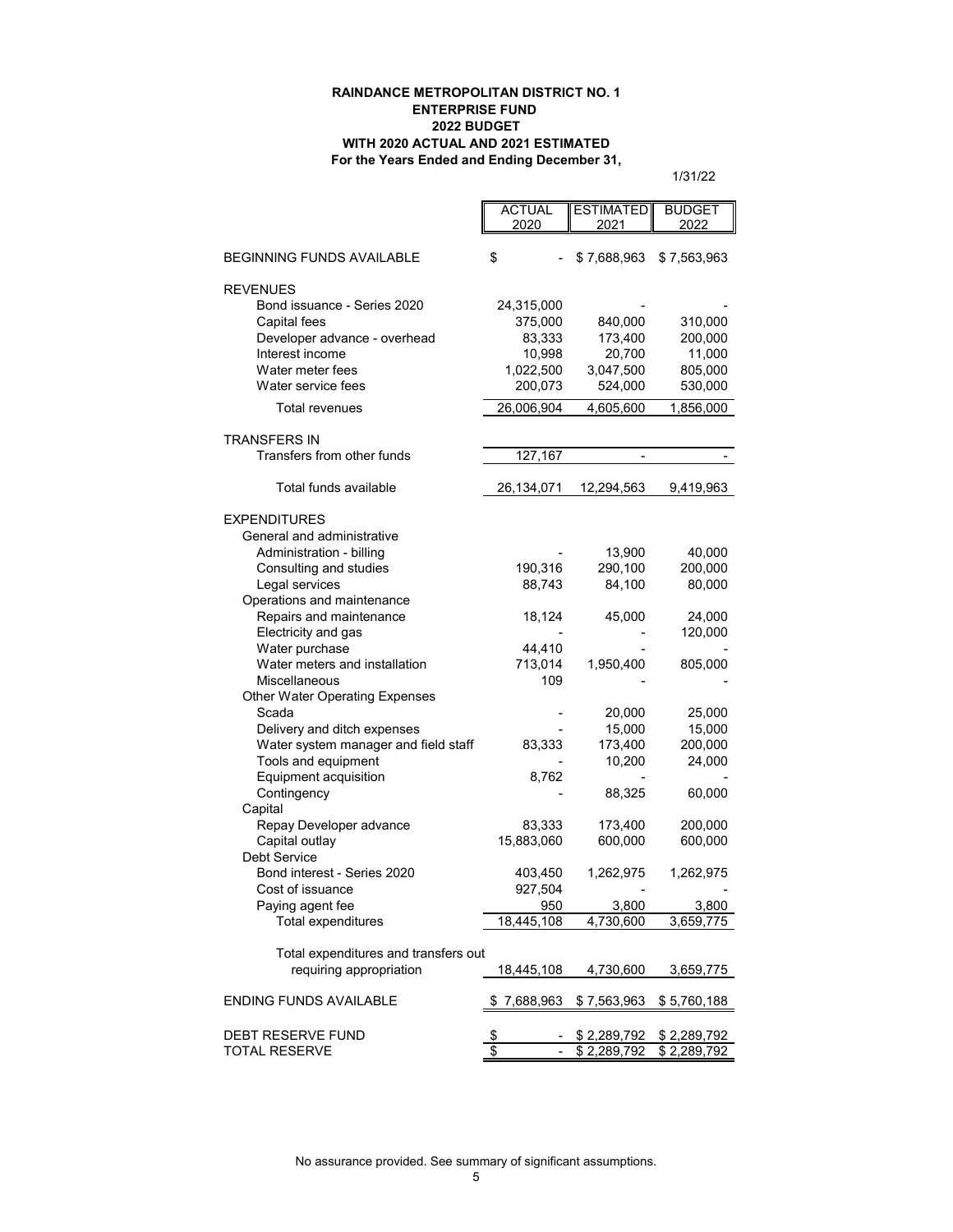## **Services Provided**

RainDance Metropolitan District No. 1's (the District) organization was approved by eligible electors of the District at an election held on May 6, 2014. The District was organized by order of the District Court in and for Weld County on June 6, 2014. The formation of the District was approved by the Town of Windsor, Colorado in conjunction with the approval by the Town Board of a Consolidated Service Plan for the District, RainDance Metropolitan District No. 2, RainDance Metropolitan District No. 3, and RainDance Metropolitan District No. 4 on March 24, 2014. The District exists as a quasi-municipal corporation and political subdivision of the State of Colorado under Title 32, Article 1 of the Colorado Revised Statutes, as amended (C.R.S.).

At a special election of the eligible electors of the District on May 6, 2014, a majority of those qualified to vote voted in favor of certain ballot questions authorizing the issuance of indebtedness and imposition of taxes for the payment thereof, for the purpose of providing financing for the planning, design, acquisition, construction, installation, relocation, redevelopment, operations and maintenance of the public improvements within the District including streets, parks and recreation, water and wastewater facilities, transportation, mosquito control, safety protection, fire protection, television relay and translation, and security.

The District prepares its budget on the modified accrual basis of accounting in accordance with the requirements of Colorado Revised Statutes C.R.S. 29-1-105 using its best estimates as of the date of the budget hearing. These estimates are based on expected conditions and its expected course of actions. The assumptions disclosed herein are those that the District believes are significant to the budget. There will usually be differences between the budget and actual results because events and circumstances frequently do not occur as expected, and those differences may be material.

The District has no employees and all administrative functions are contracted.

#### **Revenues**

## **Property Taxes**

Property taxes are levied by the District's Board of Directors. The levy is based on assessed valuations determined by the County Assessor generally as of January 1 of each year. The levy is normally set by December 15 by certification to the County commissioners to put the tax lien on the individual properties as of January 1 of the following year. The County Treasurer collects the determined taxes during the ensuing calendar year. The taxes are payable by April or, if in equal installments, at the taxpayer's election, in February and June. Delinquent taxpayers are notified in August, and generally, sale of the tax liens on delinquent properties are held in November or December. The County Treasurer remits the taxes collected monthly to the District.

The calculation of the taxes levied is displayed on the Property Tax Summary page of the budget using the adopted mill levy imposed by the District.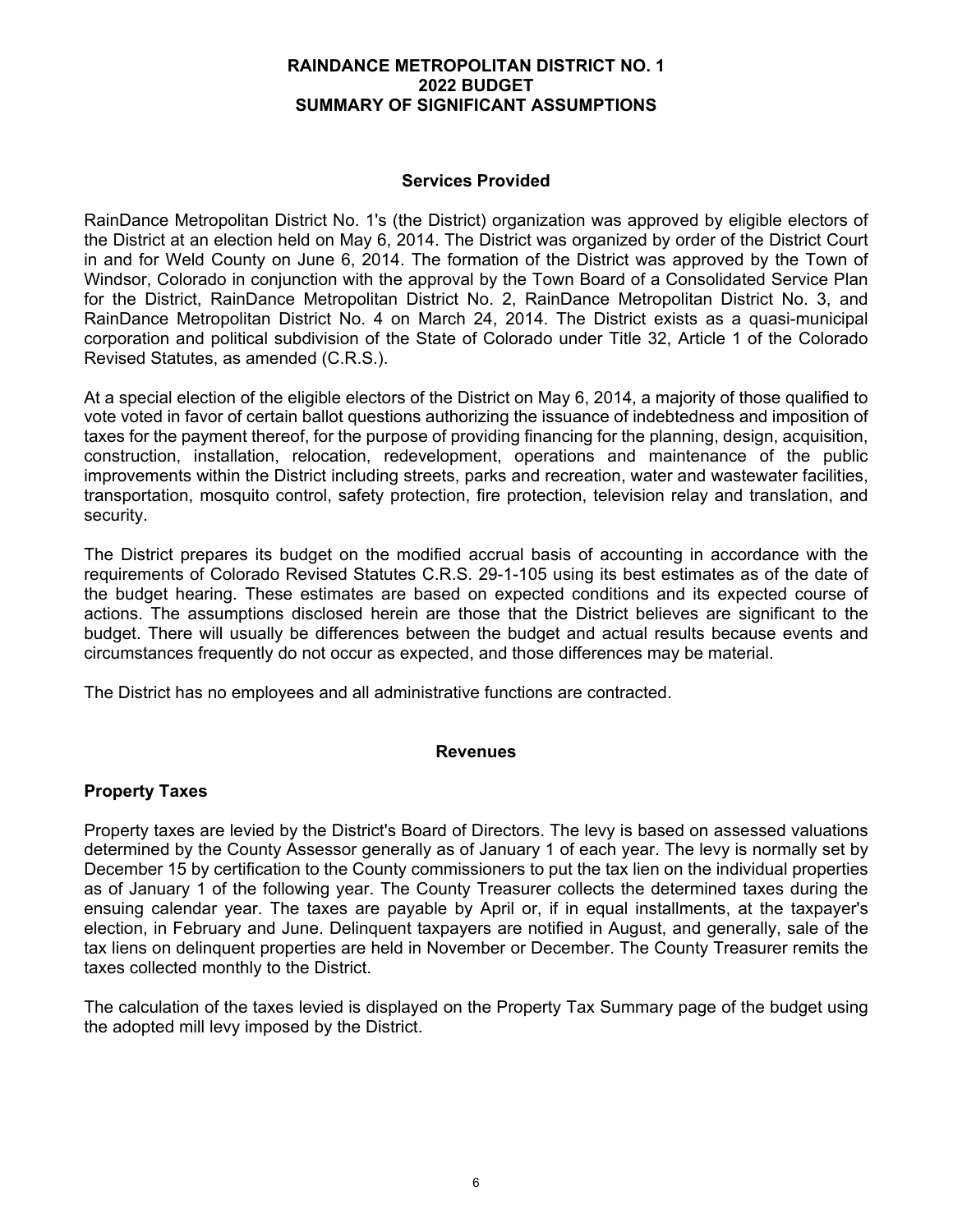#### **Revenues** (continued)

#### **Specific Ownership Taxes**

Specific ownership taxes are set by the State and collected by the County Treasurer, primarily on vehicle licensing within the County as a whole. The specific ownership taxes are allocated by the County Treasurer to all taxing entities within the County. The budget assumes the District's share will be equal to approximately 5% of the property taxes collected.

#### **Interest Income**

Interest earned on the District's available funds has been estimated based on average interest rate of approximately 0.35%.

#### **Capital Facilities Fees**

The District imposes a Capital Facilities Fee in the amount of \$2,500 per single family detached unit, which is due and payable on or before a building permit is issued by the County.

#### **Water Service Fee**

The District charges service fees to each homeowner for non-potable water usage.

#### **Water Meter Sales**

The District anticipates selling and installing water meters for single-family detached units and for singlefamily attached and apartment units. The District expects to collect \$2,500 per unit.

#### **Stop Curb Repair Fees**

During 2022, the District anticipates invoicing various builders for damages to streets and curbs. The District expects to collect \$1,250 per address.

#### **Transfers from RainDance Metropolitan District Nos. 2-4**

Pursuant to the District Coordinating Services Agreement, the District will provide certain operation, maintenance and administrative services benefitting the RainDance Metropolitan District No. 2, RainDance Metropolitan District No. 3 and RainDance Metropolitan District No. 4 (collectively, "Districts"). The Districts will pay all costs of such services through the imposition of ad valorem property taxes and transferring the net tax revenues to the District.

#### **Pool Admissions**

During 2022, the District anticipates collecting \$85,000 from selling River Resort guest passes and memberships.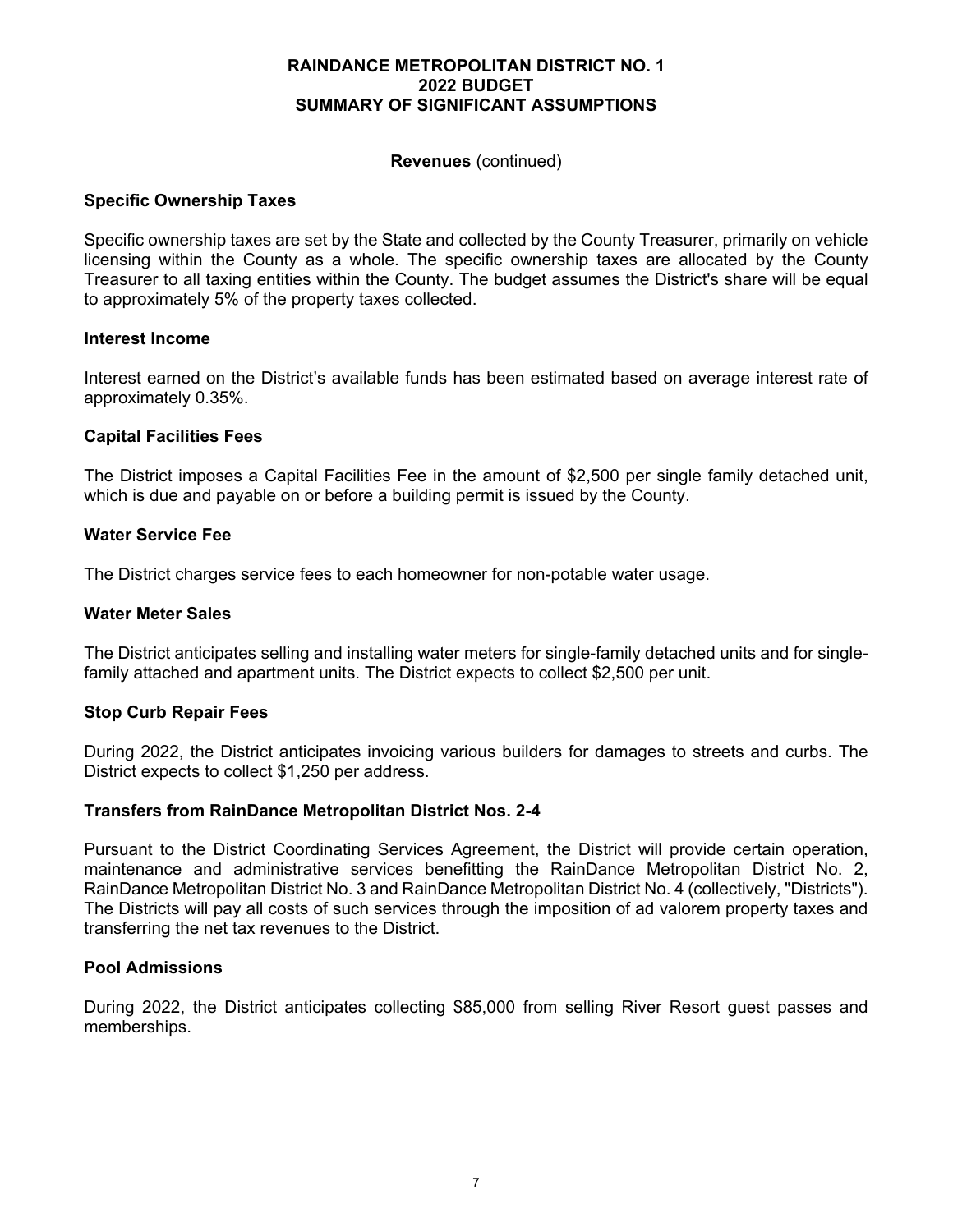#### **Revenues** (continued)

#### **Developer Contribution- Pool**

In 2022, the District anticipates collecting \$273,400 from the Raindance Communities, LLC (the "Developer") for the total pool operation costs incurred during 2021 in excess of the total pool admissions revenue collected in 2021.

#### **Developer Contribution - Events**

During 2022, the Districts anticipates receiving \$150,000 from the Developer as contributions towards the costs of District events.

#### **PIF- Golf Lot Premiums**

In 2022, the District anticipates collecting \$15,000,000 of public improvement fees related to the purchase of certain golf course lots. The proceeds will be utilized to help fund public improvements associated with the Raindance National Golf Course and Resort.

#### **Other Revenue**

The District anticipates generating additional revenue of approximately \$100,000 from the surface use and compatible development.

## **Expenditures**

#### **County Treasurer's Fees**

County Treasurer's collection fees have been computed at 1.5% of property taxes.

#### **General and Administrative**

General and administrative expenditures include the estimated costs of services necessary to maintain the District's administrative viability such as legal, accounting, audit, insurance and membership dues.

#### **Operation and Maintenance**

Operation and maintenance expenditures have been estimated by the District's management. The estimated expenditures include maintenance and repairs of the District's property and non-potable water facilities.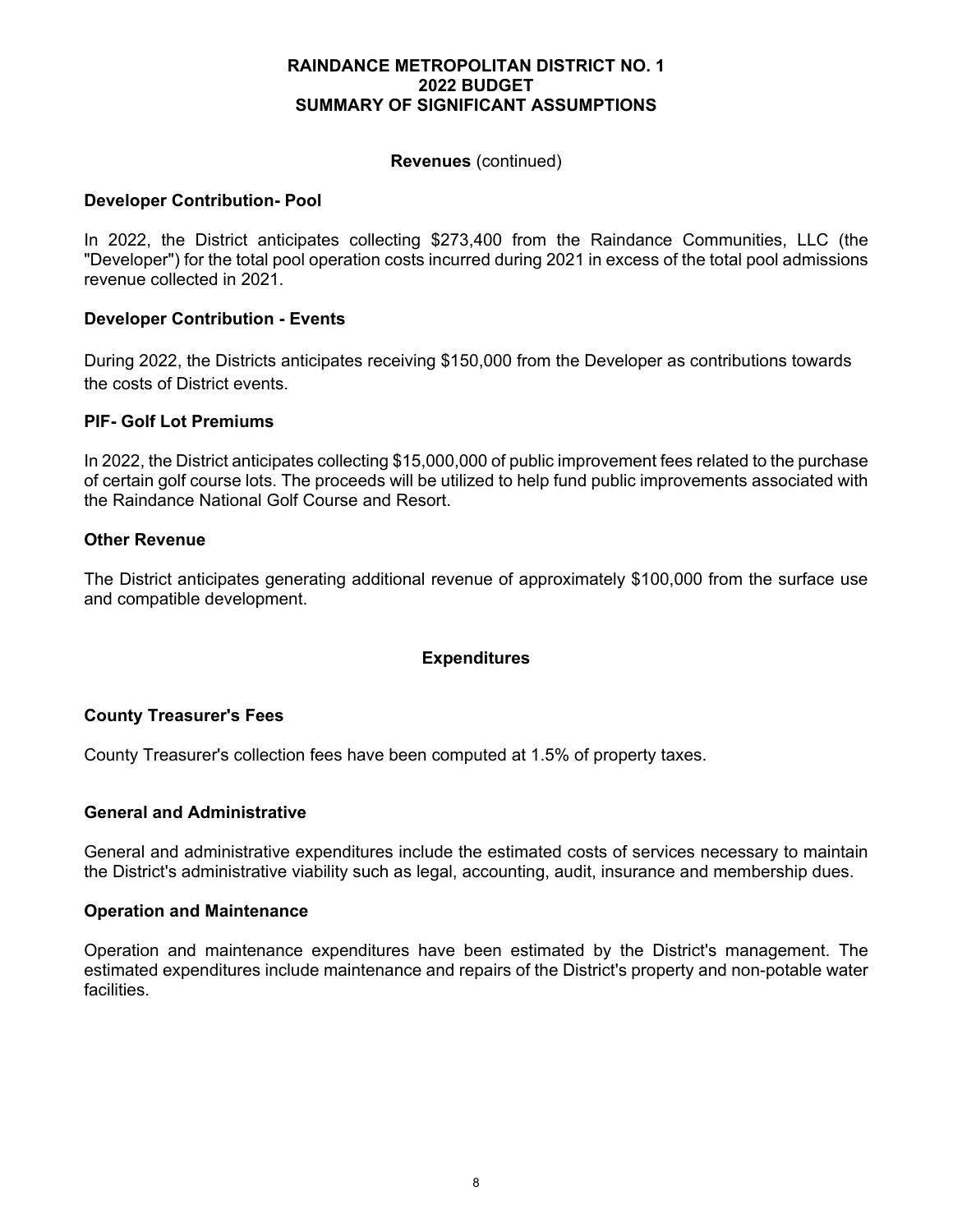#### **Expenditures** (continued)

#### **Pool and Clubhouse**

Pool and clubhouse expenditures have been estimated by the District's management. The estimated expenditures include maintenance and repairs of the District's pool and clubhouse.

#### **Debt Service**

Principal and interest payments are provided based on the debt amortization schedule from the Series 2020 Bonds (discussed under Debt and Leases)

#### **Capital Projects**

Anticipated expenditures for capital projects are detailed on the Capital Projects Fund page of the Budget.

#### **Debt and Leases**

On August 6, 2020, the District, acting by and through its Water Activity Enterprise, issued \$24,315,000 in Non-Potable Water Enterprise Revenue Bonds, Series 2020. The District's primary revenue sources for repayment of the Bonds are rates assessed on residential and non-residential customers of the District and RainDance Metropolitan District Nos. 2, 3 and 4 based on non-potable water usage within the District's Service Area, and Capital Facilities Fees collected within the boundaries of RainDance Metropolitan District No. 2 (District No. 2). The Bonds were issued as two term bonds with the first bearing interest at 5.00% per annum and maturing on December 1, 2040 and the second bearing interest at 5.25% and maturing on December 1, 2050. Interest on the Bonds is payable semiannually on June 1 and December 1, beginning on December 1, 2020. Annual mandatory sinking fund principal payments are due on December 1, beginning on December 1, 2024. The Bonds are subject to redemption prior to maturity, at the option of the District, on December 1, 2025, and on any date thereafter, upon payment of par, accrued interest, and a redemption premium equal to a percentage of the principal amount

The District has no outstanding capital or operating leases.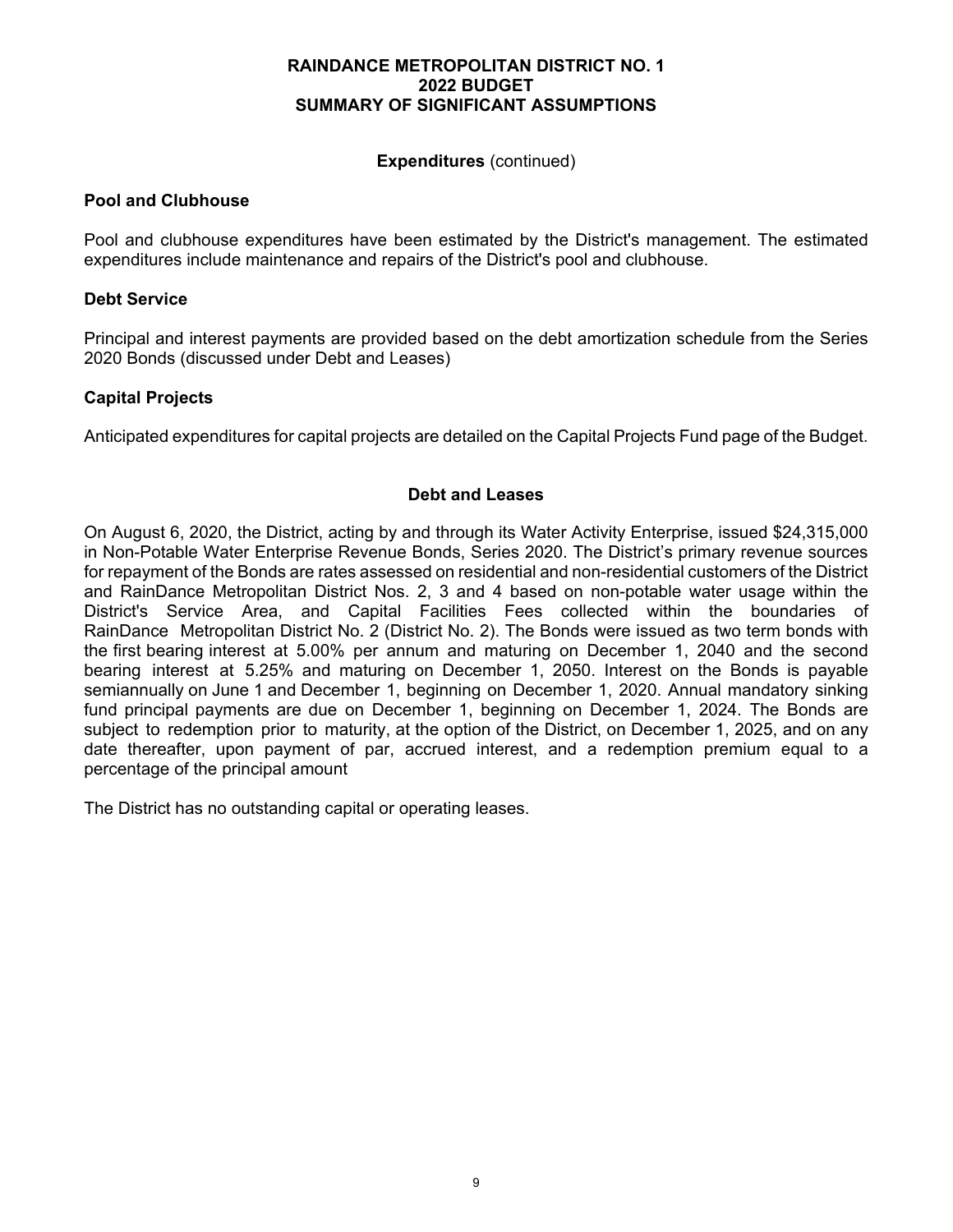# **Debt and Leases** (continued)

|                                       | Balance -        |            |            |                 |              | Balance -    |  |
|---------------------------------------|------------------|------------|------------|-----------------|--------------|--------------|--|
|                                       | December 31,     | Additions* |            |                 | December 31, |              |  |
|                                       | 2020             |            |            | Retirements*    |              | 2021*        |  |
| Governmental Activities               |                  |            |            |                 |              |              |  |
| <b>Other Debts:</b>                   |                  |            |            |                 |              |              |  |
| Developer Advances                    | \$<br>8,150,684  | \$         | 7,576,243  | \$<br>7,576,280 | \$           | 8,150,647    |  |
| Accrued Interest on                   |                  |            |            |                 |              |              |  |
| Developer Advances                    | 563,970          |            | 816,368    |                 |              | 1,380,338    |  |
| <b>Total Governmental Activities</b>  | 8,714,654        |            | 8,392,611  | 7,576,280       |              | 9,530,985    |  |
| <b>Business-Type Activities</b>       |                  |            |            |                 |              |              |  |
| <b>Bonds Payable:</b>                 |                  |            |            |                 |              |              |  |
| Non-Potable Water Enterprise          |                  |            |            |                 |              |              |  |
| Revenue Bonds Series 2020A            | 24,315,000       |            |            |                 |              | 24,315,000   |  |
| <b>Total Bonds Payable</b>            | 24,315,000       |            |            |                 |              | 24,315,000   |  |
| <b>Other Debts:</b>                   |                  |            |            |                 |              |              |  |
| Developer Advances                    |                  |            | 173,400    | 173,400         |              |              |  |
| <b>Total Business-Type Activities</b> |                  |            | 173,400    | 173,400         |              |              |  |
| <b>Total Long-Term Obligations</b>    | \$<br>33,029,654 | \$         | 8,566,011  | \$<br>7,749,680 | \$           | 33,845,985   |  |
|                                       | Balance -        |            |            |                 |              | Balance -    |  |
|                                       | December 31,     |            |            |                 |              | December 31, |  |
|                                       | 2021*            |            | Additions* | Retirements*    |              | 2022*        |  |
| Governmental Activities               |                  |            |            |                 |              |              |  |
| <b>Other Debts:</b>                   |                  |            |            |                 |              |              |  |
| Developer Advances                    | \$<br>8,150,647  | \$         | 17,560,000 | \$<br>6,560,000 | \$           | 19,150,647   |  |
| Accrued Interest on                   |                  |            |            |                 |              |              |  |
| Developer Advances                    | 1,380,338        |            | 815,064    |                 |              | 2,195,402    |  |
| <b>Total Governmental Activities</b>  | 9,530,985        |            | 18,375,064 | 6,560,000       |              | 21,346,049   |  |
| <b>Business-Type Activities</b>       |                  |            |            |                 |              |              |  |
| <b>Bonds Payable:</b>                 |                  |            |            |                 |              |              |  |
| Non-Potable Water Enterprise          |                  |            |            |                 |              |              |  |
| Revenue Bonds Series 2020A            | 24,315,000       |            |            |                 |              | 24,315,000   |  |
| <b>Total Bonds Payable</b>            | 24,315,000       |            |            |                 |              | 24,315,000   |  |
| Other Debts:                          |                  |            |            |                 |              |              |  |
| Developer Advances                    |                  |            | 200,000    | 200,000         |              |              |  |
| <b>Total Business-Type Activities</b> |                  |            | 200,000    | 200,000         |              |              |  |
| <b>Total Long-Term Obligations</b>    | \$<br>33,845,985 | \$         | 18,575,064 | \$<br>6,760,000 | \$           | 45,661,049   |  |

\*Estimated amounts